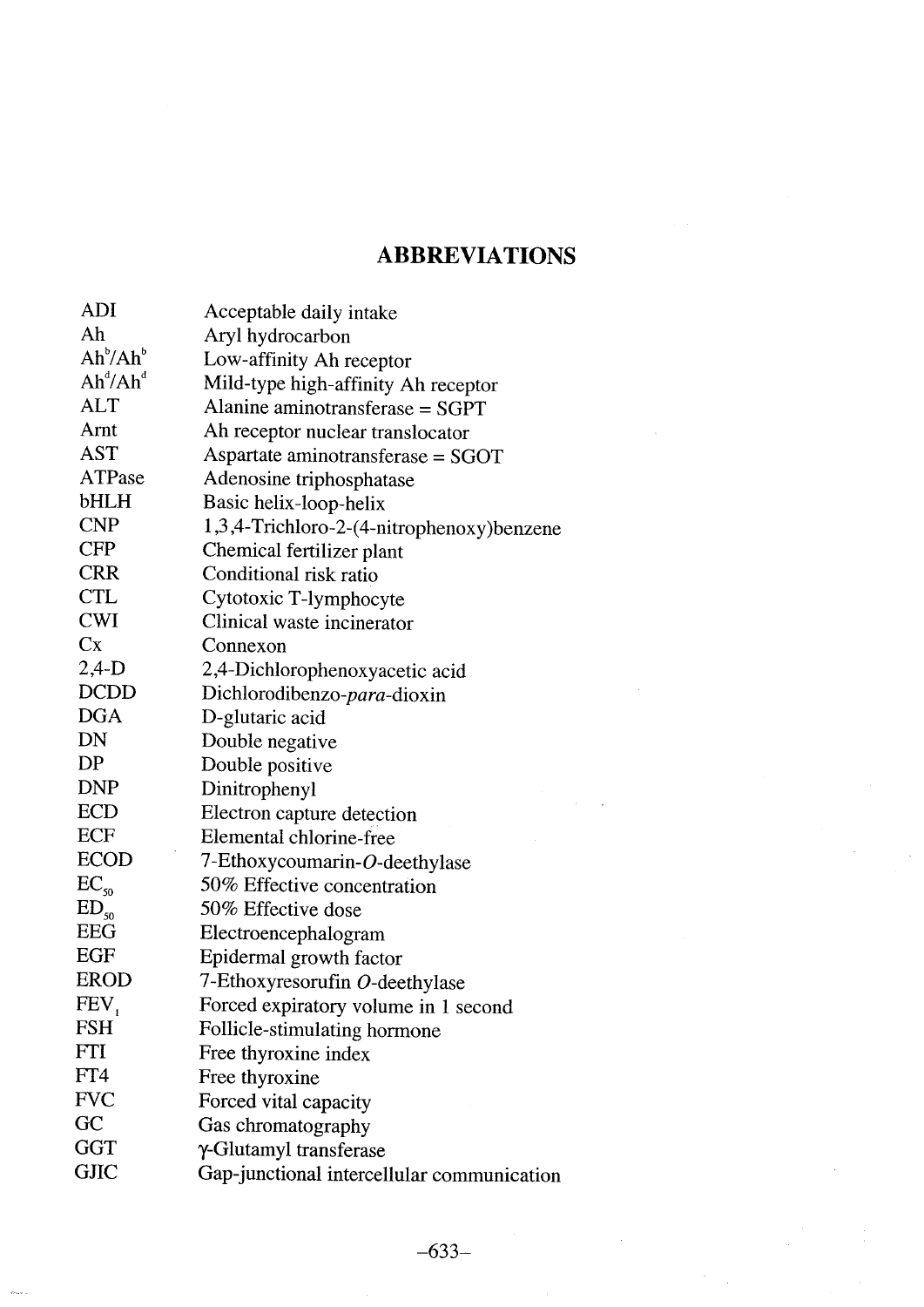| 634                            | <b>IARC MONOGRAPHS VOLUME 69</b>                                      |
|--------------------------------|-----------------------------------------------------------------------|
| <b>GLUT</b>                    | Glucose transporter                                                   |
| GnRH                           | Gonadotropin-releasing hormone                                        |
| <b>GST</b>                     | <b>Glutathione S-transferase</b>                                      |
| <b>GSTP</b>                    | Glutathione S-transferase P                                           |
| <b>GT</b>                      | Glucuronosyl transferase                                              |
| <b>HDDV</b>                    | Heavy-duty (diesel) vehicle                                           |
| <b>HIF</b>                     | Hypoxia-inducible factor                                              |
| <b>HOMO</b>                    | Highest occupied molecular orbital                                    |
| H <sub>p</sub> CD <sub>D</sub> | Heptachlorodibenzo-para-dioxin                                        |
| <b>HpCDF</b>                   | Heptachlorodibenzofuran                                               |
| <b>HPLC</b>                    | High-performance liquid chromatography                                |
| hr                             | Hairless                                                              |
| A=HRGC                         | High-resolution gas chromatography                                    |
| <b>B=HRMS</b>                  | High-resolution mass spectrometry                                     |
| hsp                            | Heat shock protein                                                    |
| <b>HxCDD</b>                   | Hexachlorodibenzo-para-dioxin                                         |
| <b>HxCDF</b>                   | Hexachlorodibenzofuran                                                |
| I                              | Isomer-specific polar column                                          |
| $IC$ (ID)                      | Inhibition concentration (dose)                                       |
| IG                             | Immunoglobulin                                                        |
| $\mathbf{L}$                   | Interleukin                                                           |
| <b>IRR</b>                     | Incidence rate ratio                                                  |
| I-TEQ                          | International toxic equivalent                                        |
| <b>IWI</b>                     | Industrial waste incinerator                                          |
| <b>LH</b>                      | Luteinizing hormone                                                   |
| LDV                            | Light-duty vehicle                                                    |
| <b>LOEL</b>                    | Lowest observed effect level                                          |
| LPS                            | Lipopolysaccharide                                                    |
| a=LRGC                         | Low-resolution gas chromatography                                     |
| C=LRMS                         | Low-resolution mass spectrometry                                      |
| <b>MCPA</b>                    | 4-Chloro-2-methylphenoxyacetic acid                                   |
| <b>MCPP</b>                    | 2-(4-Chloro-2-methylphenoxy) propanoic acid (mecoprop)                |
| <b>MNNG</b>                    | N-Methyl-N'-nitro-N-nitrosoguanidine                                  |
| MS                             | Mass spectrometry                                                     |
| <b>MSS</b>                     | Municipal sewage sludge                                               |
| <b>MSW</b>                     | Municipal solid waste                                                 |
| <b>MWI</b>                     | Municipal solid waste incinerator                                     |
| <b>MWTP</b>                    | Municipal water treatment plant                                       |
| N                              | No information                                                        |
| <b>NDEA</b>                    | N-Nitrosodiethylamine                                                 |
| <b>NHATS</b>                   | (United States Environmental Protection Agency) National Human Adi-   |
|                                | pose Tissue Survey                                                    |
| NIOSH                          | (United States) National Institute for Occupational Safety and Health |
| NIP                            | 2,4-Dichloro-1-(4-nitrophenoxy)benzene; nitrofen                      |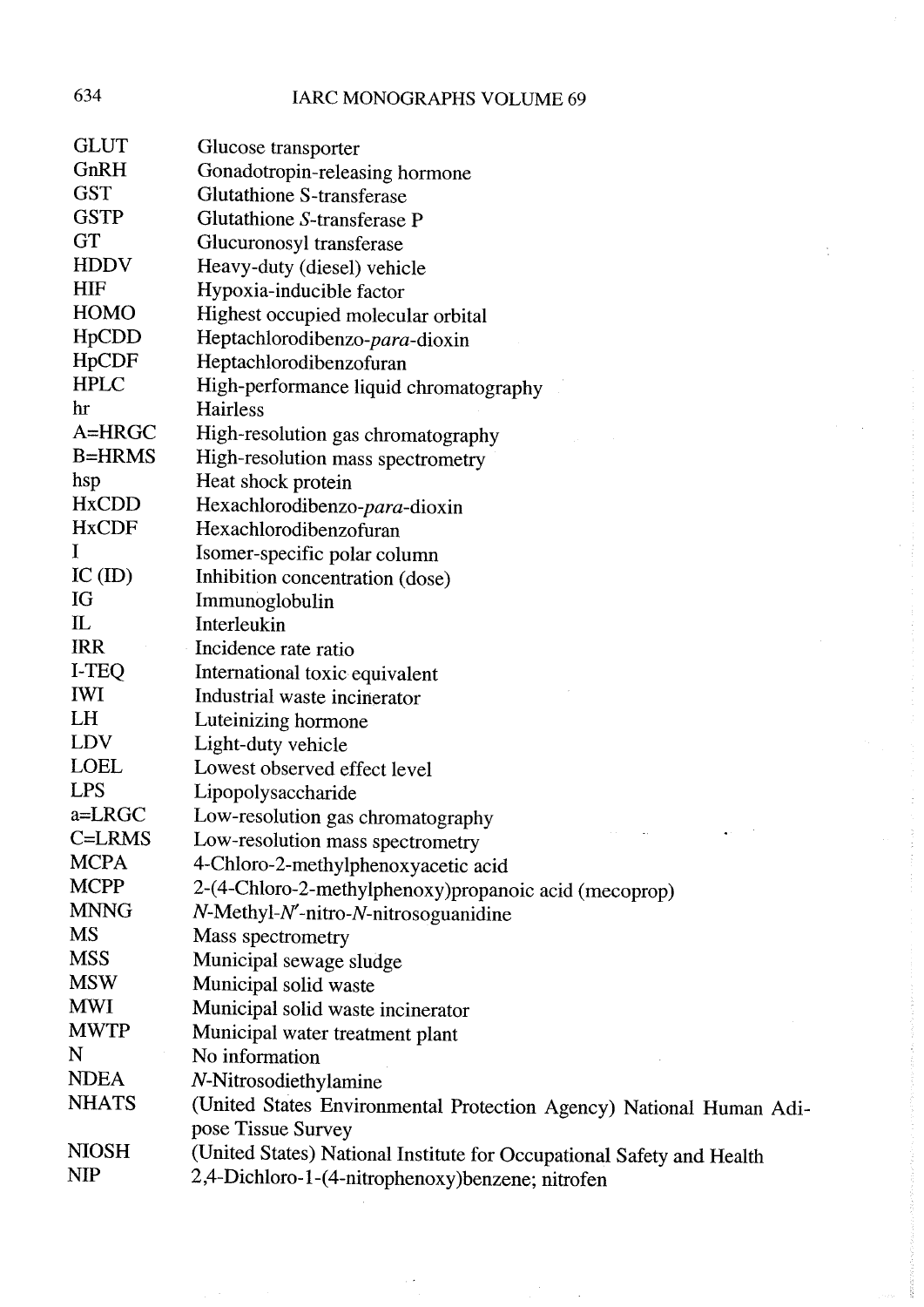| NΚ             | Natural killer                             |
|----------------|--------------------------------------------|
| <b>NOEL</b>    | No observed effect level                   |
| O              | Other than isomer-specific nonpolar column |
| <b>OCDD</b>    | Octachlorodibenzo- <i>para</i> -dioxin     |
| <b>OCDF</b>    | Octachlorodibenzofuran                     |
| $8-OH-dG$      | 8-Hydroxydeoxyguanine                      |
| PAI            | Plasminogen-activator inhibitor            |
| <b>PAS</b>     | Per-Arnt-Sim                               |
| <b>PCB</b>     | Polychlorinated biphenyl                   |
| <b>PCDD</b>    | Polychlorinated dibenzo-para-dioxin        |
| PCDF           | Polychlorinated dibenzofuran               |
| <b>PCQ</b>     | Polychlorinated terphenyl                  |
| <b>PCP</b>     | Pentachlorophenol                          |
| <b>PCT</b>     | Porphyria cutanea tarda                    |
| PeCDD          | Pentachlorodibenzo-para-dioxin             |
| PeCDF          | Pentachlorodibenzofuran                    |
| <b>PEPCK</b>   | Phosphoenol pyruvate carboxykinase         |
| Per            | Period                                     |
| PFC            | Plaque-forming cell                        |
| <b>PGHS</b>    | Prostaglandin endoperoxide H synthase      |
| <b>PMN</b>     | Polymorphonuclear neutrophils              |
| R              | Reduced clean-up                           |
| <b>RAG</b>     | Recombinase activating gene                |
| <b>RDF</b>     | Refuse-derived fuel incinerator            |
| <b>RR</b>      | <b>Relative risk</b>                       |
| S              | Sophisticated clean-up                     |
| <b>SCID</b>    | Severe combined immunodeficient            |
| <b>SFE</b>     | Supercritical fluid extraction             |
| Sim            | Single-minded                              |
| SIR            | Standardized incidence ratio               |
| <b>SMR</b>     | Standardized mortality ratio               |
| <b>SRBC</b>    | Spleen anti-sheep red blood cell           |
| <b>SSI</b>     | Sewage sludge incinerator                  |
| T <sub>4</sub> | Thyroxine                                  |
| <b>TBG</b>     | Thyroxine-binding globulin                 |
| <b>TCDD</b>    | Tetrachlorodibenzo-para-dioxin             |
| TCDF           | Tetrachlorodibenzofuran                    |
| TCF            | Total chlorine-free                        |
| <b>TCP</b>     | 2,4,5-Trichlorophenol                      |
| <b>TCR</b>     | T-cell receptor                            |
| TDI            | Tolerable daily intake                     |
| TdT            | Terminal deoxynucleotidyl transferase      |
| $2,4,5-T$      | 2,4,5-Trichlorophenoxyacetic acid          |
| 2,4,6-TCP      | 2,4,6-Trichlorophenol                      |
|                |                                            |

NK